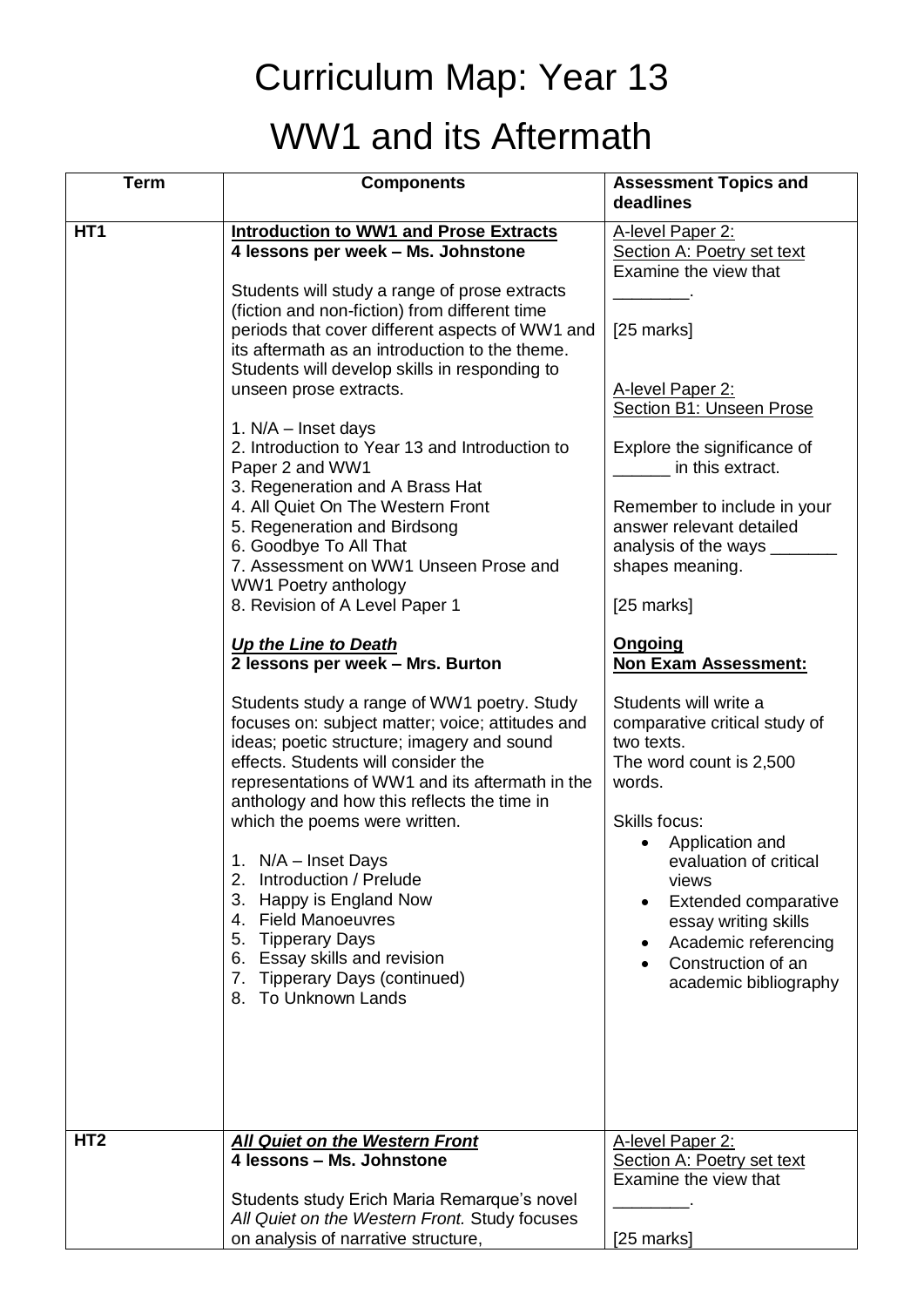|                 | characterisation, significance of time and place,<br>point of view, and context.          |                                                      |
|-----------------|-------------------------------------------------------------------------------------------|------------------------------------------------------|
|                 |                                                                                           |                                                      |
|                 | 1. Introduction to the text and its context                                               | A-level Paper 2:<br>Section B1: Unseen Prose         |
|                 | 2. Narrative structure                                                                    |                                                      |
|                 | 3. Characterisation                                                                       |                                                      |
|                 |                                                                                           | Explore the significance of<br>in this extract.      |
|                 | 4. Characterisation                                                                       |                                                      |
|                 | 5. Time and place                                                                         |                                                      |
|                 | 6. Point of view                                                                          | Remember to include in your                          |
|                 | 7. Essay writing skills and exam practice                                                 | answer relevant detailed                             |
|                 |                                                                                           | analysis of the ways _______                         |
|                 | Up the Line to Death<br>2 lessons - Mrs. Burton                                           | shapes meaning.                                      |
|                 |                                                                                           |                                                      |
|                 | Continued from HT1.                                                                       | [25 marks]                                           |
|                 |                                                                                           | A-level Paper 2:                                     |
|                 | 1. Home Front                                                                             | Section B2: Drama and Prose                          |
|                 |                                                                                           |                                                      |
|                 | 2. Death's Kingdom<br>3. Death's Kingdom (continued)                                      | <b>Contextual Linking</b>                            |
|                 | 4. A Bitter Taste                                                                         |                                                      |
|                 | 5. Behind the Lines                                                                       | Compare the significance of<br>in two texts you have |
|                 | 6. O Jesus Make It Stop                                                                   | studied. Remember to include                         |
|                 | 7. O Jesus Make It Stop (continued)                                                       | reference to how meanings are                        |
|                 |                                                                                           | shaped in the texts you are                          |
|                 |                                                                                           |                                                      |
|                 |                                                                                           | comparing.                                           |
|                 |                                                                                           | $[25$ marks]                                         |
|                 |                                                                                           |                                                      |
|                 |                                                                                           | Students will only write on                          |
|                 |                                                                                           | All Quiet at this point as we                        |
|                 |                                                                                           |                                                      |
|                 |                                                                                           | have not yet covered                                 |
|                 |                                                                                           | comparison text.                                     |
|                 |                                                                                           |                                                      |
|                 |                                                                                           | This assessment will                                 |
|                 |                                                                                           | function as Year 13 mock.                            |
|                 | Mock Exam: A-level Paper 2 (see details above)                                            |                                                      |
| HT <sub>3</sub> | <b>My Boy Jack</b>                                                                        | A-level Paper 2:                                     |
|                 | 4 lessons - Ms. Johnstone                                                                 | Section A: Poetry set text                           |
|                 |                                                                                           | Examine the view that                                |
|                 | Students study David Haig's play My Boy Jack.                                             |                                                      |
|                 | Study focuses on analysis of dramatic structure;                                          |                                                      |
|                 | stagecraft; dramatic characterisation and                                                 | $[25$ marks]                                         |
|                 | dramatic speech and language. Students will                                               |                                                      |
|                 | consider the representation of key aspects of                                             |                                                      |
|                 | WW1 and its aftermath, how this reflects the<br>time in which it was written and how this | A-level Paper 2:                                     |
|                 | compares to other reading from this period.                                               | Section B1: Unseen Prose                             |
|                 | Students will develop comparative essay writing                                           | Explore the significance of                          |
|                 | skills using My Boy Jack and All Quiet on the                                             | in this extract.                                     |
|                 | <b>Western Front.</b>                                                                     |                                                      |
|                 |                                                                                           | Remember to include in your                          |
|                 | 1. Introduction to the text and its context                                               | answer relevant detailed                             |
|                 | 2. Reading the text                                                                       | analysis of the ways ______                          |
|                 | 3. Dramatic structure                                                                     | shapes meaning.                                      |
|                 | 4. Characterisation                                                                       |                                                      |
|                 | 5. Stagecraft                                                                             | $[25$ marks]                                         |
|                 | 6. Comparative essay skill                                                                |                                                      |
|                 |                                                                                           |                                                      |
|                 |                                                                                           | A-level Paper 2:                                     |